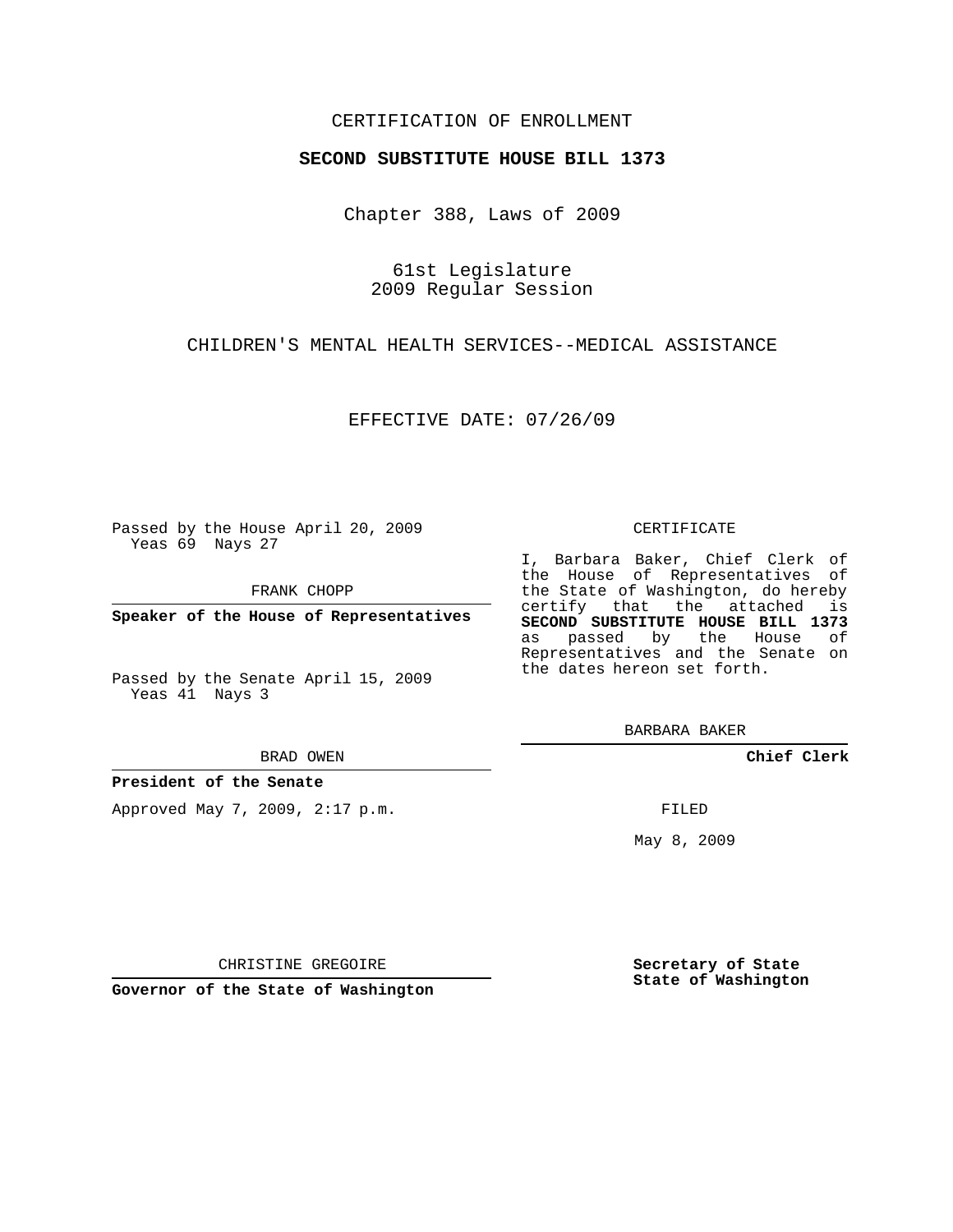# **SECOND SUBSTITUTE HOUSE BILL 1373** \_\_\_\_\_\_\_\_\_\_\_\_\_\_\_\_\_\_\_\_\_\_\_\_\_\_\_\_\_\_\_\_\_\_\_\_\_\_\_\_\_\_\_\_\_

\_\_\_\_\_\_\_\_\_\_\_\_\_\_\_\_\_\_\_\_\_\_\_\_\_\_\_\_\_\_\_\_\_\_\_\_\_\_\_\_\_\_\_\_\_

### AS AMENDED BY THE SENATE

Passed Legislature - 2009 Regular Session

## **State of Washington 61st Legislature 2009 Regular Session**

**By** House Health & Human Services Appropriations (originally sponsored by Representatives Dickerson, Kagi, Green, Cody, Darneille, Dunshee, Roberts, Goodman, Appleton, Kenney, Orwall, Hurst, Moeller, Takko, Chase, Rolfes, Carlyle, Simpson, Nelson, Conway, and Ormsby)

READ FIRST TIME 03/02/09.

 1 AN ACT Relating to equitable access to appropriate and effective 2 children's mental health services; amending RCW 74.09.521; and creating 3 a new section.

4 BE IT ENACTED BY THE LEGISLATURE OF THE STATE OF WASHINGTON:

 5 **Sec. 1.** RCW 74.09.521 and 2007 c 359 s 11 are each amended to read 6 as follows:

 (1) To the extent that funds are specifically appropriated for this purpose the department shall revise its medicaid healthy options managed care and fee-for-service program standards under medicaid, Title XIX of the federal social security act to improve access to mental health services for children who do not meet the regional support network access to care standards. Effective July 1, 2008, the program standards shall be revised to allow outpatient therapy services to be provided by licensed mental health professionals, as defined in 15 RCW 71.34.020, or by a mental health professional regulated under Title 18 RCW who is under the direct supervision of a licensed mental health 17 professional, and up to twenty outpatient therapy hours per calendar year, including family therapy visits integral to a child's treatment. This section shall be administered in a manner consistent with federal